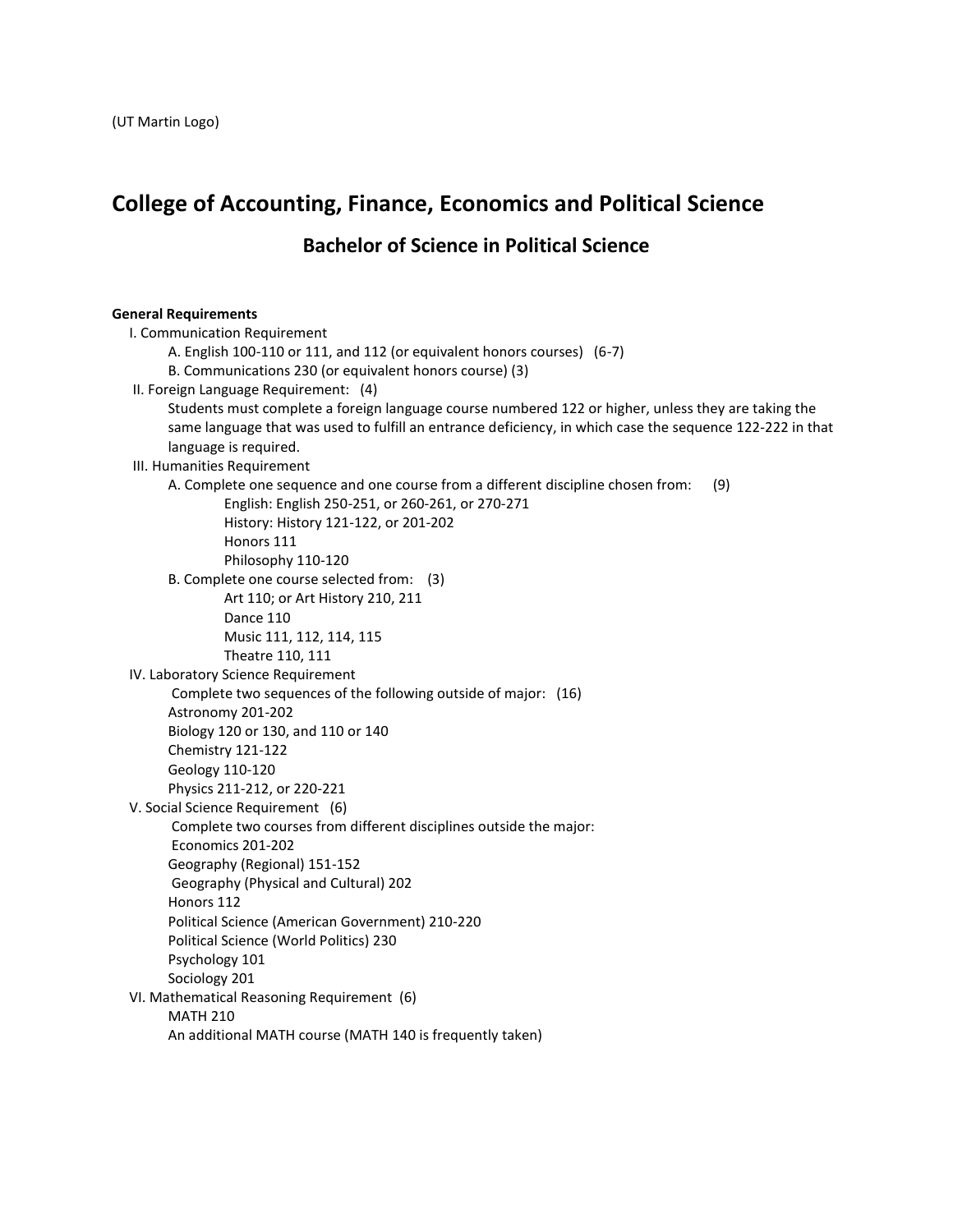## **Course Requirements for Major**

Political Science 220 American Political Institutions and Policy, and either Political Science 210 American Government and Politics or Political Science 230 Introduction to World Politics\* (6) Political Science 303 Scope and Methods of Political Science (3) Political Science 341 Comparative Government (3) Political Science 321 International Relations

## **Concentration Requirements (see below)**

\*Majors who intend to take a majority of their upper-division electives in American politics and/or public administration are encouraged to take Political Science 210-220; those who intend to take a majority of their upper-division electives in international relations, international security, and/or comparative politics are encouraged to take Political Science 220-230.

## **General Political Science Concentration (4171).**

## **Concentration Requirements**

Upper-division (300-400) Political Science courses (18)

Note: Paralegal courses Political Science 391, 392 and 393 cannot be used for the major hours requirement.

A minor is required for B.S. as well as B.A. degree. Accounting, Finance, Economics, & Political

## **International Security Studies Concentration (4175).**

**Concentration Requirements** (21)

Political Science 423, 481, 482, 491

One course from Political Science 343, 462, or 481 (different topic from above)

Six (6) additional hours of elective upper-division Political Science courses recommended electives include Political Science 322 American Foreign Policy, Political Science 410 Political Science Internship, Political Science 467 Travel-Study) hours A minor is required for both the B.A. and B.S. degree.

# **Public Administration Concentration (4172).**

# **Concentration Requirements** (21)

Political Science 314, 353, 361, 362, 363, 420, 432

In lieu of a minor, complete the following: Accounting 201-202 Fundamentals of Accounting I, II OR Accounting 300 Accounting for Non-business Students Business Law 201 Legal Environment of Business or BLAW 301 Business Law I Economics 201-202 Principles of Macroeconomics, Microeconomics Management 300 Management and Behavior Management 350 Human Resource Management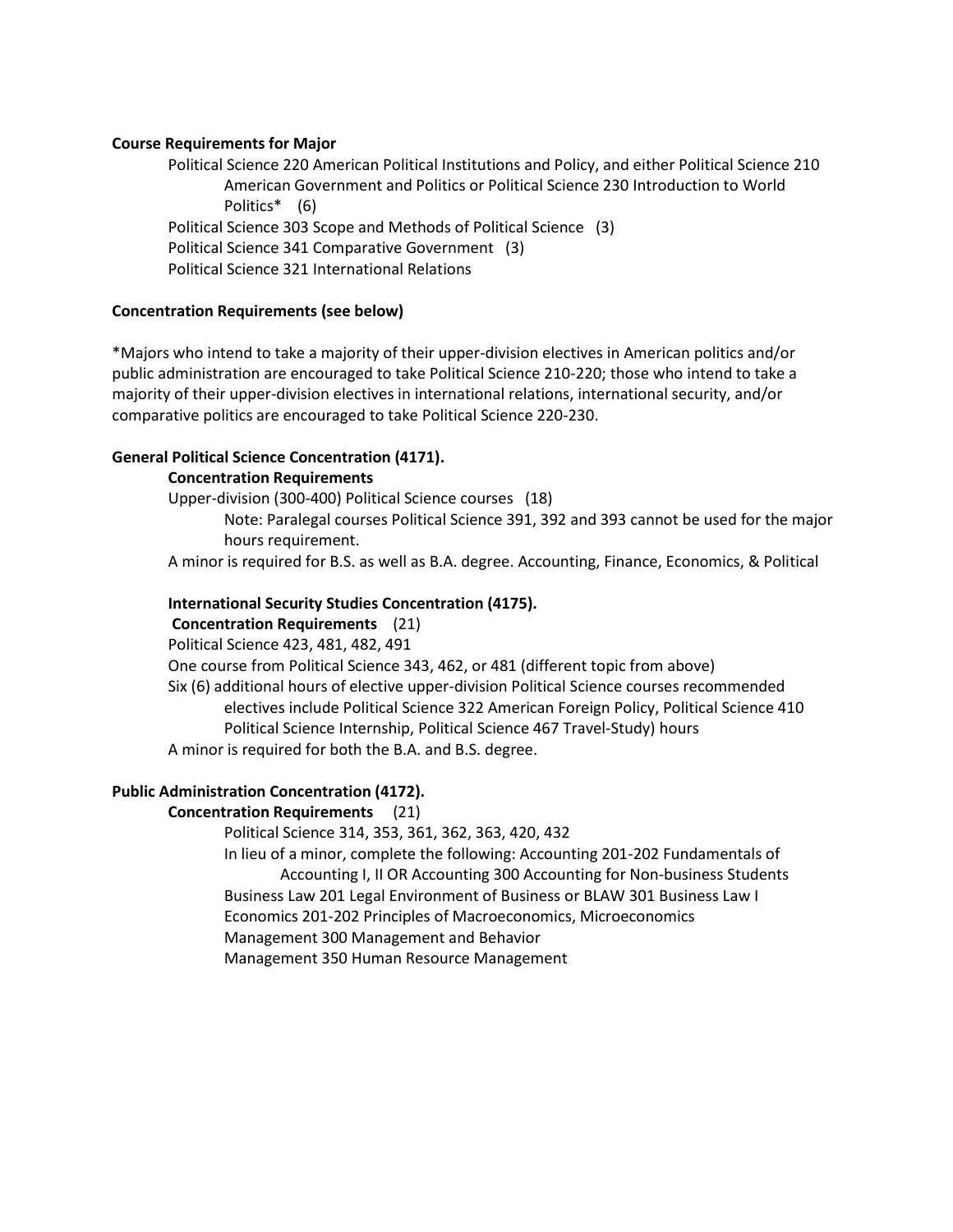# **College of Accounting, Finance, Economics and Political Science Bachelor of Arts in Political Science**

#### **General Requirements**

I. Communication Requirement A. English 100-110 or 111, and 112 (or equivalent honors courses) (6-7) B. Communications 230 (or equivalent honors course) (3) II. Foreign Language Requirement Completion of 222 in a foreign language or the equivalent. (3) III. Humanities Requirement A. Complete a sequence from one area and one course from two other areas: (12) English: English 250-251, or 260-261, or 270-271 (foreign language literature courses numbered 300 or above may be substituted for English courses.) History: History 121-122, or 201-202 (or equivalent honors courses) Honors 111 Philosophy and Religious Studies: Philosophy 110-120 or Religious Studies 201 or 301 B. Complete one course in two of the following four areas: (6) Art 110; or Art History 210, 211 Dance 110 Music 111, 112, 114, 115 Theatre 110, 111 C. Complete Philosophy 160 (3) IV. Laboratory Science Requirement Complete one sequence outside of major: (8) Astronomy 201-202 Biology 120 or 130, and 110 or 140 Chemistry 111-112, or 121-122 Geology 110-120 Physics 101-102, or 211-212, or 220-221 V. Social Science Requirement (9) Outside of major complete one sequence and one additional course in a different area (one course must come from Economics 201, 202; Political Science 210; Psychology 101; or Sociology 201) Economics 201-202 Geography (Regional) 151-152 Geography (Physical and Cultural) 201-202 Honors 112 Political Science (American Government) 210-220 Political Science (World Politics) 230 Psychology 101 (or equivalent honors courses) Sociology 101, 300 Sociology 201-202 VI. Mathematical Reasoning Requirement (3) MATH 210